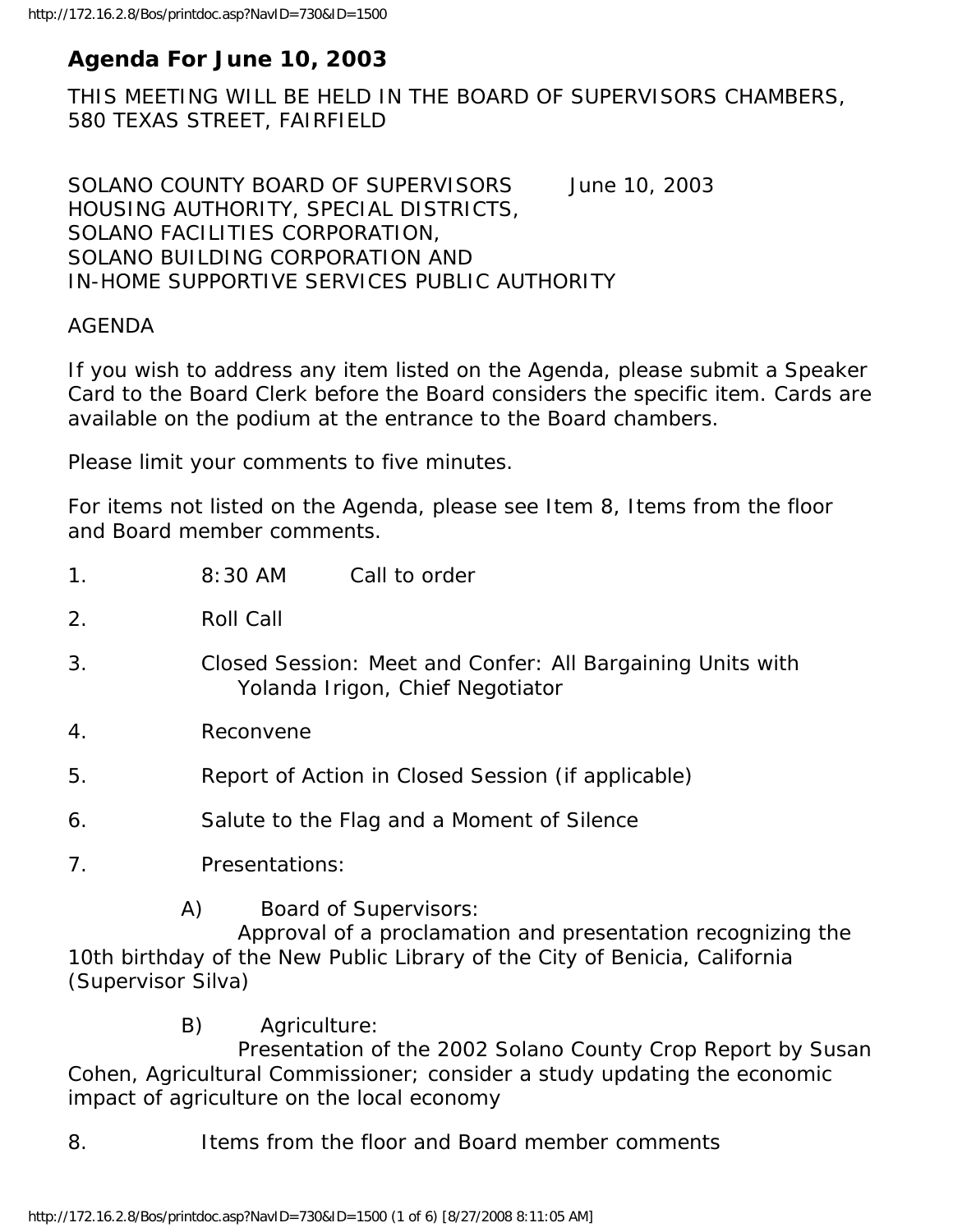This is your opportunity to address the Board on a matter not listed on the Agenda, but it must be within the subject matter jurisdiction of the Board. Please submit a Speaker Card before the first speaker is called and limit your comments to five minutes.

9. Additions to or Deletions from the Agenda

10. Public Comment on Consent Calendar

 Each speaker shall have 5 minutes to address any or all items on the Consent Calendar.

- 11. Approval of the Agenda
- 12. Approval of Consent Calendar

The Board considers all matters listed under the Consent Calendar to be routine and will adopt them in one motion. There will be no discussion on these items before the Board votes on the motion unless Board members request specific items be discussed and/or removed from the Consent Calendar.

## CONSENT CALENDAR

GENERAL GOVERNMENT

13. Clerk of the Board of Supervisors: Approval of Minutes: None

14. Management Information Services:

 Approval of release of accountability for a Closed Circuit Television Camera System on the June 30, 2001 Unaccounted Fixed Asset Inventory Report (no financial impact – item will not be replaced)

15. Assessor/Recorder:

 Adoption of a resolution authorizing approval of an agreement with the State Department of Finance for a Property Tax Administration Grant in the amount of \$469,207 per year for the period FY2002/03 through FY2006/07

16. Auditor-Controller:

 Accept the Auditor-Controller's report on the examination of the books of the County Treasury as of March 31, 2003 with all funds totaling \$575,475,726

17. General Services:

 A) Set date for a noticed/published hearing to consider adopting a resolution confirming delinquent garbage accounts, approving a \$50 lien processing fee, authorizing the processing of real property liens for unpaid charges

Suggested date for noticed/published hearing: July 22, 2003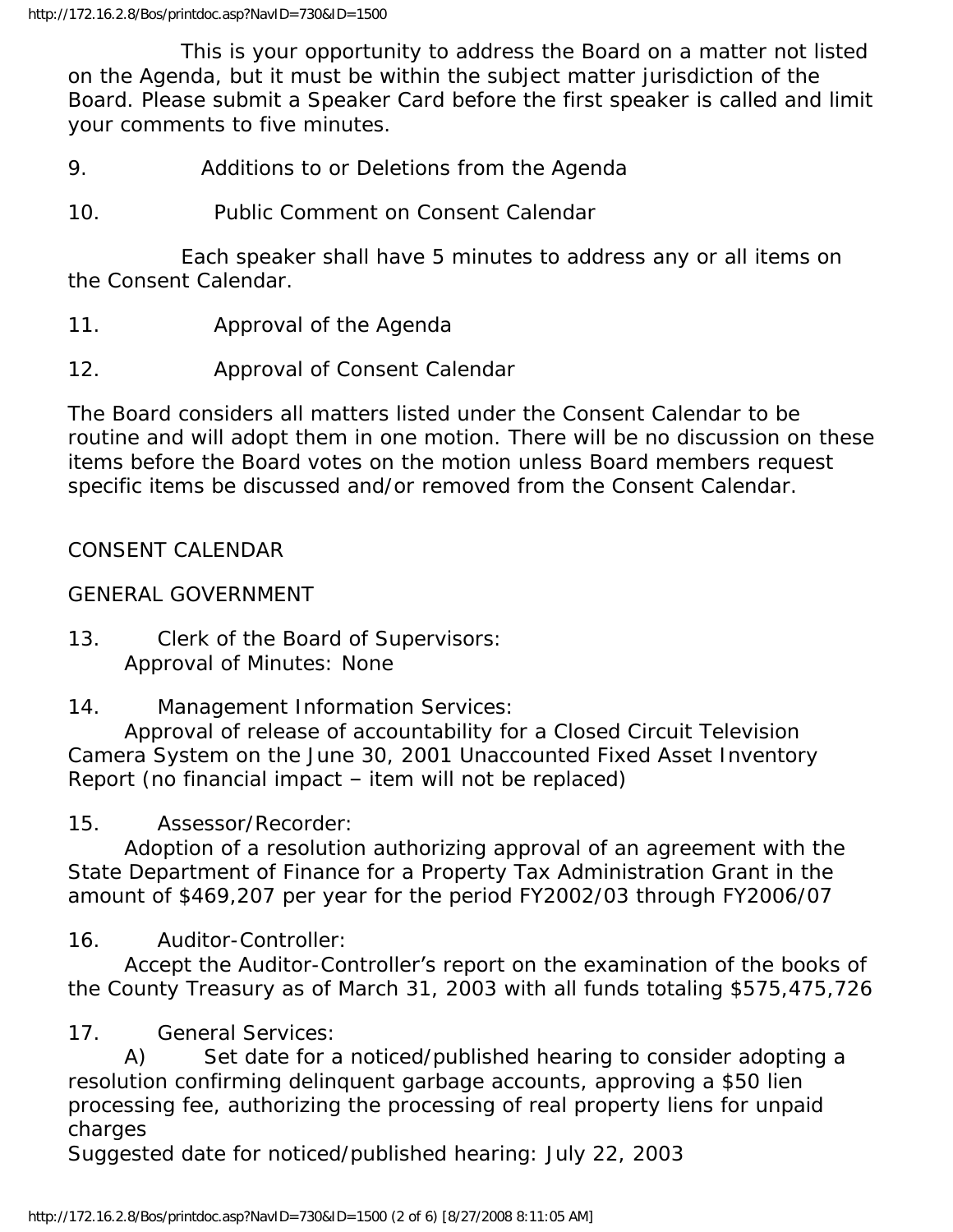#### at 9:00 a.m.

 B) Approval of an appropriation transfer of Unanticipated Revenue in the amount of \$2,400 awarded to Lake Solano Park by the Fish & Wildlife Propagation Fund for the Summer Walks & Talks Program (4/5 vote required)

## HEALTH AND SOCIAL SERVICES

18. Health and Social Services:

A) Approval of an amendment to increase the Community Treatment Facility Bed Agreement with Contra Costa County by \$6,416 for a new total contract amount of \$663,416 to cover Patient Rights Services for the period of July 1, 2002 to June 30, 2003

B) Accept grant funding from the State for the Safe and Drug-Free Schools and Communities Prevention Program; approval of an amendment to increase the agreement with the County of Solano Superintendent of Schools by \$10,033 for a total contract amount of \$84,033 for increased substance abuse prevention services for the period September 1, 2002 through August 31, 2003; approval of amendment to increase the agreement with Youth and Family Services by \$6,000 for a total contract amount of \$173,523 for increased Drug Medi-Cal substance abuse treatment services to adolescents for the period October 1, 2002 through September 30, 2003

 C) Approval of a Memorandum of Understanding with the Solano Safety Net Consortium (SSNC) authorizing the Health and Social Services Department to transfer \$86,975 from the department's FY2002/03 budget to the SSNC Fund 173 as a continuation of the County's contribution for the payment and support of safety net services; authorize the Auditor-Controller to advance funds to the SSNC as necessary

#### CRIMINAL JUSTICE

19. Sheriff/Coroner:

 A) Adoption of a resolution authorizing the Sheriff and the County Administrator to submit and sign a grant application with the Department of Justice, Office of Community Oriented Policing Services, for receipt of \$75,000 in funding for participation in the Homeland Security Overtime Program (\$25,000 in County matching funds to come from Sheriff's FY03/04 Asset Seizure Fund)

 B) Adoption of a resolution authorizing the Emergency Services Manager to submit and sign a grant application with the State Emergency Services Office for receipt of funding totaling \$973,380 for participation in the Homeland Security Program (federally funded program/County match not required)

## 20. District Attorney:

 Approval of a resolution amending the Allocation List to add 1.0 FTE Office Assistant II position and delete 1.0 FTE Office Assistant III position (no General Fund or Public Safety fund cost)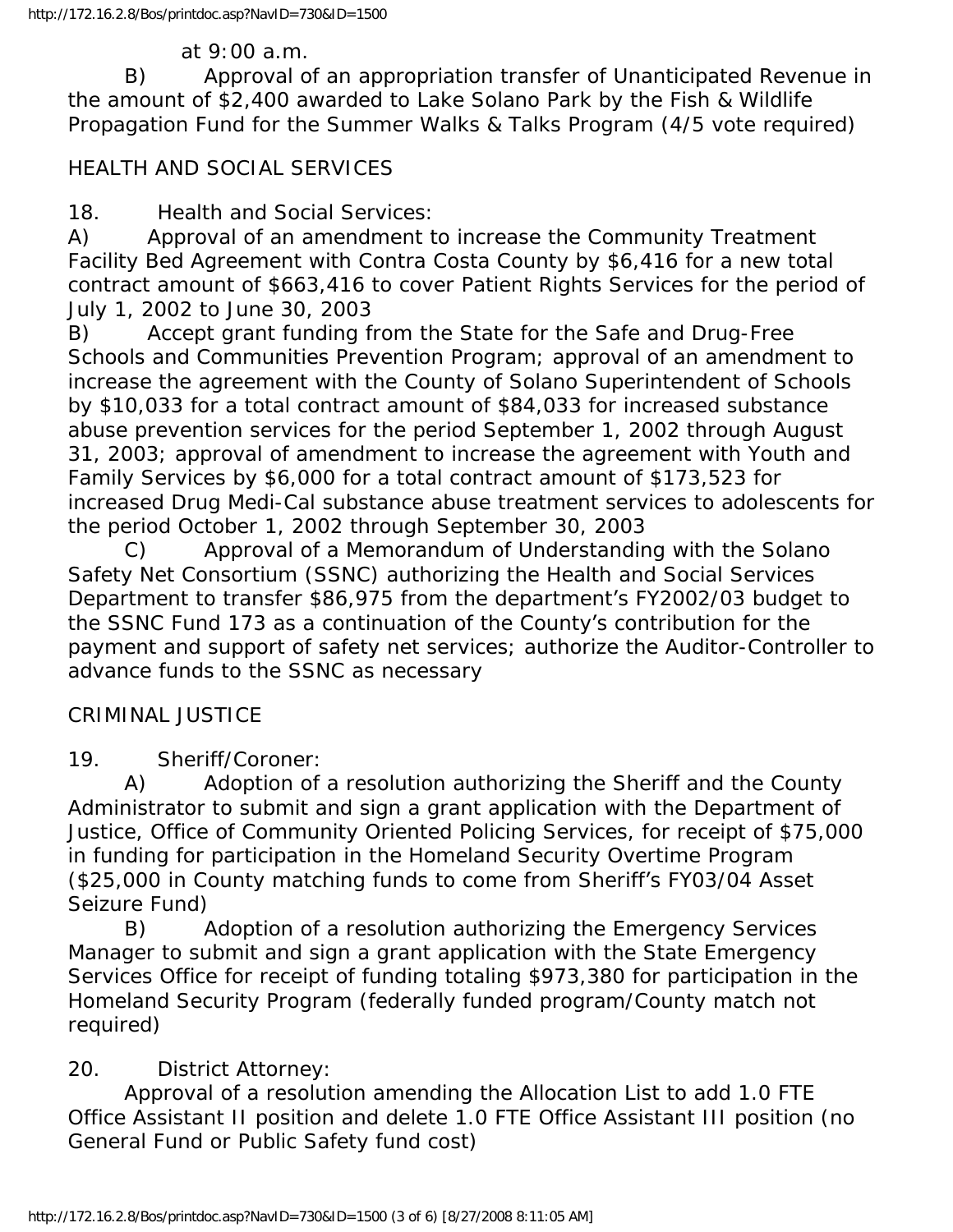#### LAND USE/TRANSPORTATION:

#### 21. Environmental Management:

 Approval of a resolution amending resolution 2003-125 adopted by the Board of Supervisors on May 27, 2003, correcting the grant amount from \$75,000 to \$170,788 which authorizes the City of Vacaville to submit a regional application for the 2003/04 Local Government Household Hazardous Waste Grant to the California Integrated Waste Management Board for expansion of the existing program to include universal wastes

OTHER: None

SPECIAL DISTRICTS GOVERNED BY THE BOARD OF SUPERVISORS: None

## SCHEDULED CALENDAR

22. Rescheduled Consent Items: (Items pulled from Consent Calendar above)

- $(A)$   $E)$
- B) F)
- $(C)$   $G)$
- $D)$  H)

## GENERAL GOVERNMENT

23. County Administrator:

 A) Receive a report from the Legislative Advocate concerning the Governor's May Revise and events concerning the final enactment of the 2003- 04 State Budget

 B) Receive a report on the update of the Public Facilities Fees; conduct a noticed/published hearing to review the proposed Public Facilities Fees; adopt a resolution establishing modified Public Facilities Fees for FY2003/04, effective September 1, 2003

 C) Discussion and consider adopting the County Administrator's recommended process for integrating the Mission, Core Values and Priorities adopted by the Board of Supervisors on March 28, 2003, into the County's FY2004/05 budgetary and internal planning processes

HEALTH AND SOCIAL SERVICES: None

CRIMINAL JUSTICE: None

2:00 P.M.

LAND USE/TRANSPORTATION

24. Transportation: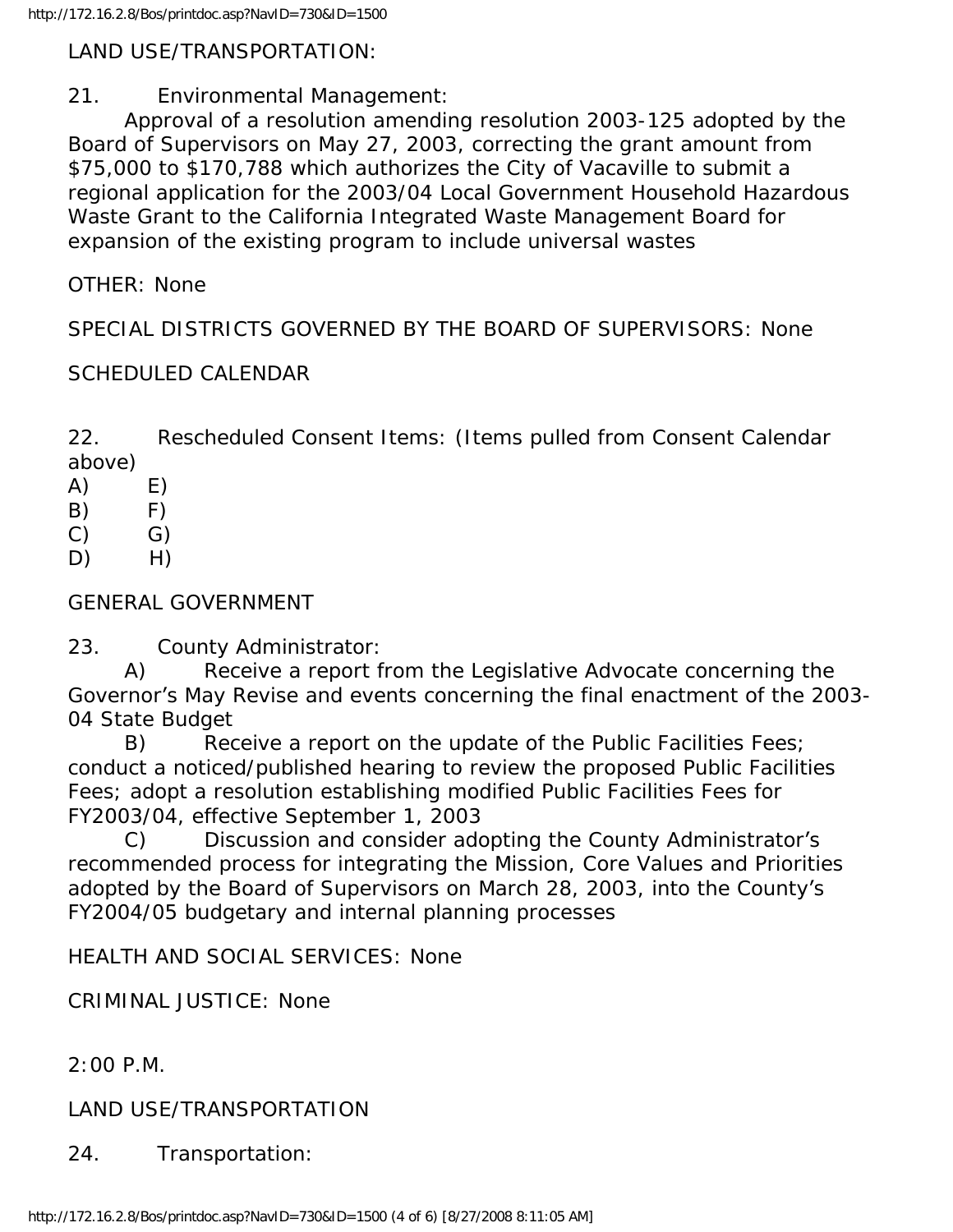Consider approval in concept to install a roundabout at the Rockville Road – Abernathy Road intersection (Suisun Valley/Fairfield area)

25. Environmental Management:

Consider re-establishing a fee for an "Appeal to Planning Commission or Board of Supervisors"; determine and set the desired fee amount; set date for a noticed/published hearing for the adoption of the Fee Suggested date for noticed/published hearing: July 22, 2003 at 9:00 a.m.

OTHER: None

MISCELLANEOUS ITEMS

26. Appointments/Resignations to Boards and Commissions:

A) Board of Supervisors:

 Reconsider Board of Supervisors appointments to various boards and commissions

B) County Administrator:

 Consider including the Association of Bay Area Governments (ABAG) Bay Area Hazardous Waste Management Facility Allocation Committee in the Board and Commissions Appointments List; consider appointment of a member of the Board of Supervisors to the Committee

27. Adjourn

## MEETING CALENDAR

6/10 4:00 p.m. Maternal, Child, and Adolescent Health Advisory Board, 275 Beck Ave., Conf. Rm. 1, FF 6/11 9:00 a.m. Yolo-Solano Air Quality Management District, 1947 Galileo Court, Suite 103, Davis 6/11 6:00 p.m. Alcohol and Drug Advisory Board, 2101 Courage Dr., FF 6/11 6:00 p.m. Solano Transportation Authority Board, Suisun City Hall, 701 Civic Center Blvd., Suisun 6/11 6:15 p.m. Solano County Fair Board of Directors, Administration Building, Solano County Fairgrounds, Vallejo 6/12 :30 p.m. Emergency Medical Care Committee, 275 Beck Ave., Conf. Rm. 1, FF 6/12 7:00 p.m. Solano County Aviation Advisory Commission/Airport Land Use Commission, Nut Tree Airport Conference Room, 301 County Airport Road, Vacaville 6/12 7:00 p.m. Solano County Water Agency, 508 Elmira